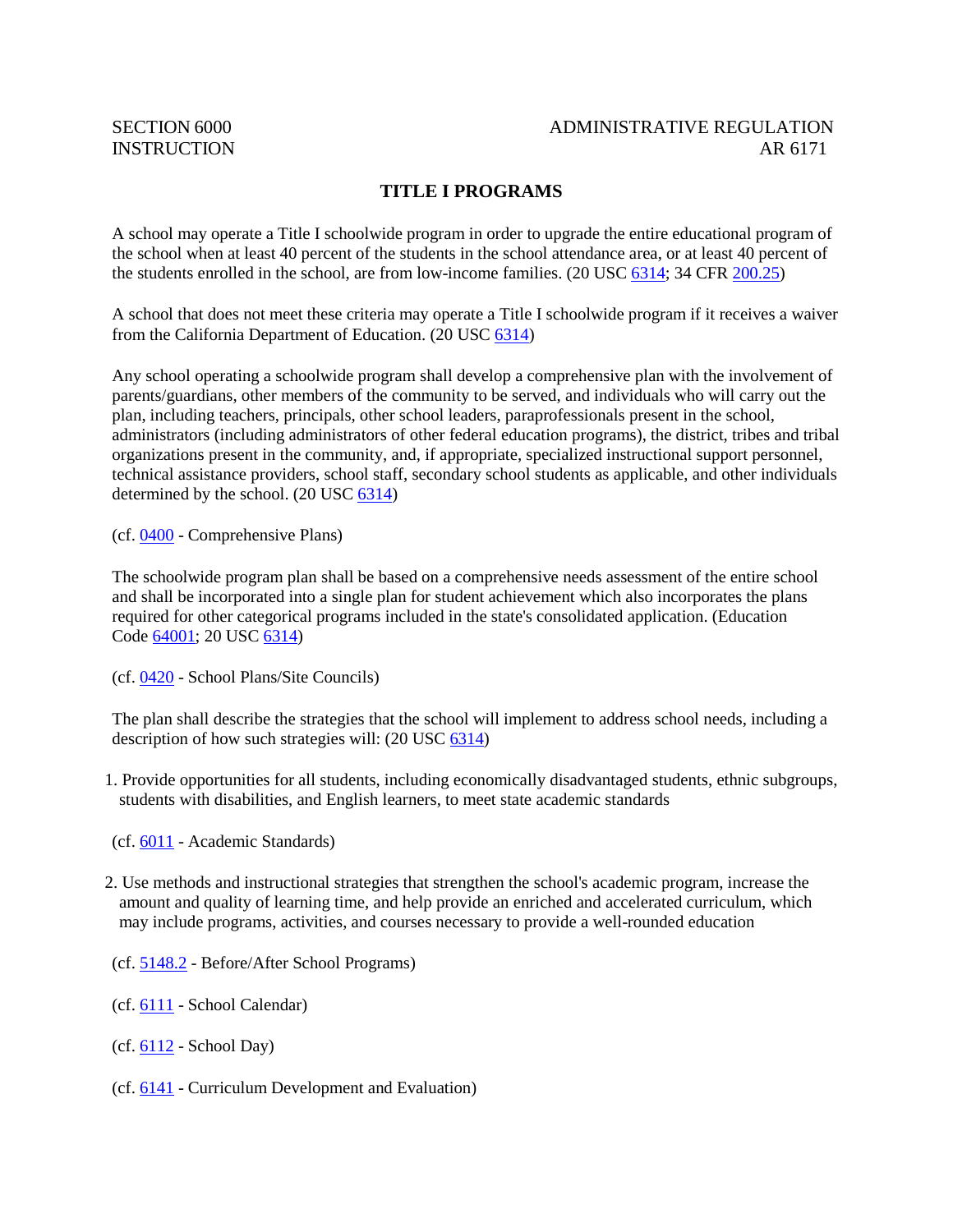- (cf. [6177](http://gamutonline.net/displayPolicy/226673/6) Summer Learning Programs)
- 3. Address the needs of all students in the school, but particularly the needs of those at risk of not meeting state academic standards, through activities which may include the following:
	- a. Counseling, school-based mental health programs, specialized instructional support services, mentoring services, and other strategies to improve students' skills outside the academic subject areas
- (cf. [5141.6](http://gamutonline.net/displayPolicy/335607/6) School Health Services)
- (cf. [6164.2](http://gamutonline.net/displayPolicy/1036978/6) Guidance/Counseling Services)
- (cf. [6164.5](http://gamutonline.net/displayPolicy/324913/6) Student Success Teams)
	- b. Preparation for and awareness of opportunities for postsecondary education and the workforce, which may include career and technical education programs and broadening secondary school students' access to coursework to earn postsecondary credit while still in high school
- (cf. [6141.4](http://gamutonline.net/displayPolicy/1014021/6) International Baccalaureate Program)
- (cf. [6141.5](http://gamutonline.net/displayPolicy/909491/6) Advanced Placement)
- (cf. [6172.1](http://gamutonline.net/displayPolicy/500009/6) Concurrent Enrollment in College Classes)
- (cf. [6178](http://gamutonline.net/displayPolicy/211110/6) Career Technical Education)
- c. Implementation of a schoolwide tiered model to prevent and address problem behavior, and early intervention services, coordinated with similar activities and services carried out under the Individuals with Disabilities Education Act
- d. Professional development and other activities for teachers, paraprofessionals, and other school personnel to improve instruction and use of data from academic assessments and to recruit and retain effective teachers, particularly in high-need subjects
- (cf.  $4111/4211/4311$  $4111/4211/4311$  $4111/4211/4311$  Recruitment and Selection)
- (cf. [4131](http://gamutonline.net/displayPolicy/1002203/6) Staff Development)
- (cf. [4222](http://gamutonline.net/displayPolicy/274280/6) Teacher Aides/Paraprofessionals)
- (cf. [4231](http://gamutonline.net/displayPolicy/1002207/6) Staff Development)
- (cf. [4331](http://gamutonline.net/displayPolicy/171627/6) Staff Development)
- e. Strategies for assisting preschool children in the transition from early childhood education programs to local elementary school programs
- (cf. [5148.3](http://gamutonline.net/displayPolicy/1002214/6) Preschool/Early Childhood Education)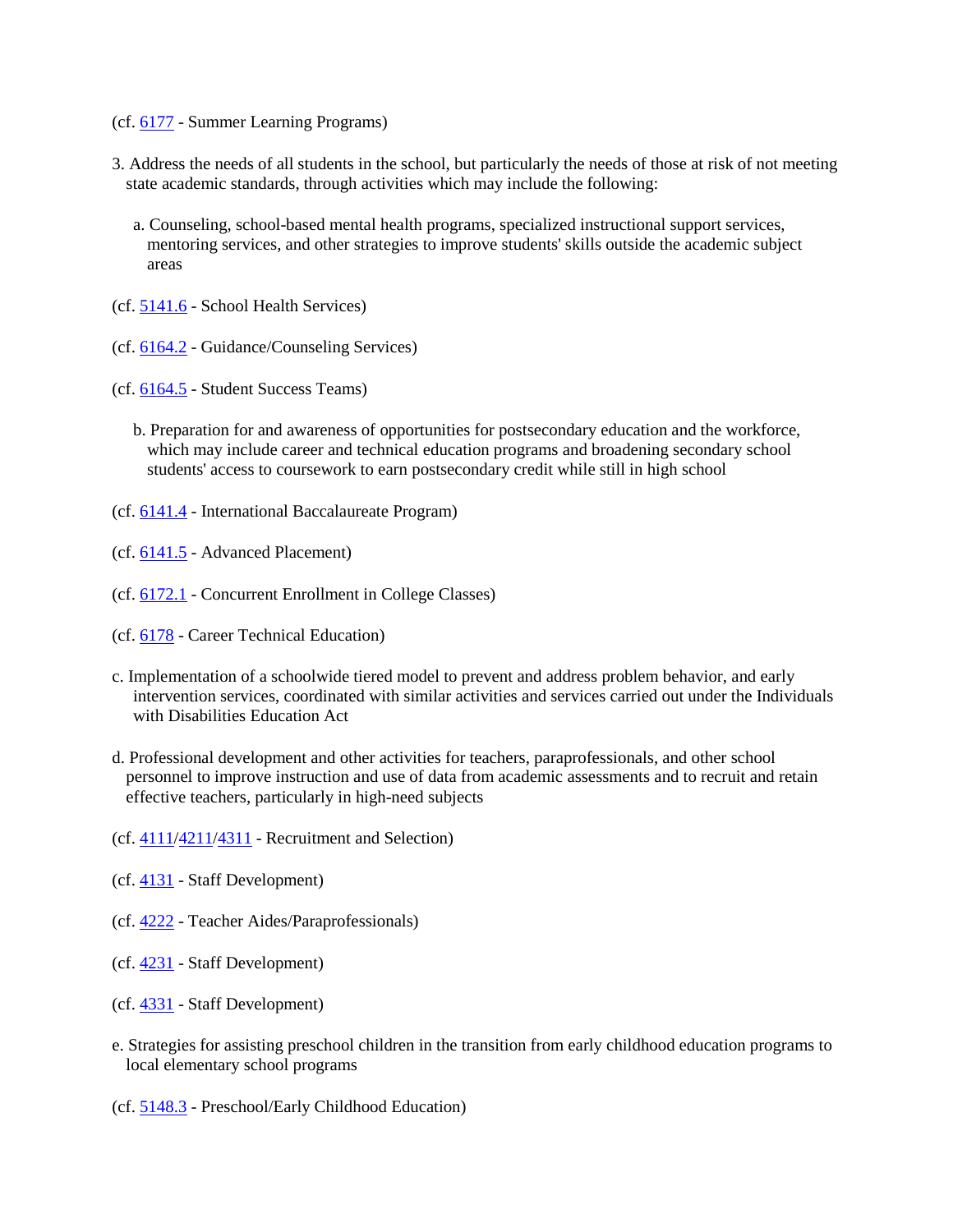The plan shall also include a description of any applicable federal, state, and local programs that will be consolidated in the schoolwide program. (20 USC [6314;](http://gamutonline.net/displayPolicy/302980/6) 34 CFR [200.27\)](http://gamutonline.net/displayPolicy/191196/6)

The plan and its implementation shall be regularly monitored and revised as necessary based on student needs to ensure that all students are provided opportunities to meet state academic standards. (20 USC [6314\)](http://gamutonline.net/displayPolicy/302980/6)

#### **Targeted Assistance Programs**

Any school that receives Title I funds but does not operate a schoolwide program shall use Title I funds to provide services to eligible students who are failing, or most at risk of failing, to meet state academic standards. Students shall be identified on the basis of multiple, educationally related, objective criteria, except that students in preschool through grade 2 shall be selected solely on the basis of criteria, including objective criteria, established by the district and supplemented by the school. (20 USC [6315\)](http://gamutonline.net/displayPolicy/302981/6)

Eligible students include those who are economically disadvantaged; students with disabilities; migrant students, including those who participated in a migrant education program pursuant to 20 USC [6391-](http://gamutonline.net/displayPolicy/303161/6) [6399](http://gamutonline.net/displayPolicy/303004/6) in the preceding two years; English learners; students who participated in a Head Start or state preschool program in the preceding two years; students in a local institution for neglected or delinquent children and youth or attending a community day program for such students; and homeless students. (20 USC [6315\)](http://gamutonline.net/displayPolicy/302981/6)

Any targeted assistance program shall: (20 USC [6315\)](http://gamutonline.net/displayPolicy/302981/6)

1. Use program resources to help participating students meet state academic standards, which may include programs, activities, and academic courses necessary to provide a well-rounded education

2. Use methods and instructional strategies that strengthen the academic program, through activities which may include:

a. Expanded learning time, before- and after-school programs, and summer programs and opportunities

b. A schoolwide tiered model to prevent and address behavior problems, and early intervention services, coordinated with similar activities and services carried out under the Individuals with Disabilities Education Act

3. Coordinate with and support the regular education program, which may include services to assist preschool students in the transition to elementary school programs

4. Provide professional development to teachers, principals, other school leaders, paraprofessionals, and, if appropriate, specialized instructional support personnel and other school personnel who work with eligible students in Title I programs or in the regular education program. The professional development shall be provided using funds from Title I and, to the extent practicable, other sources.

5. Implement strategies to increase the involvement of parents/guardians of participating students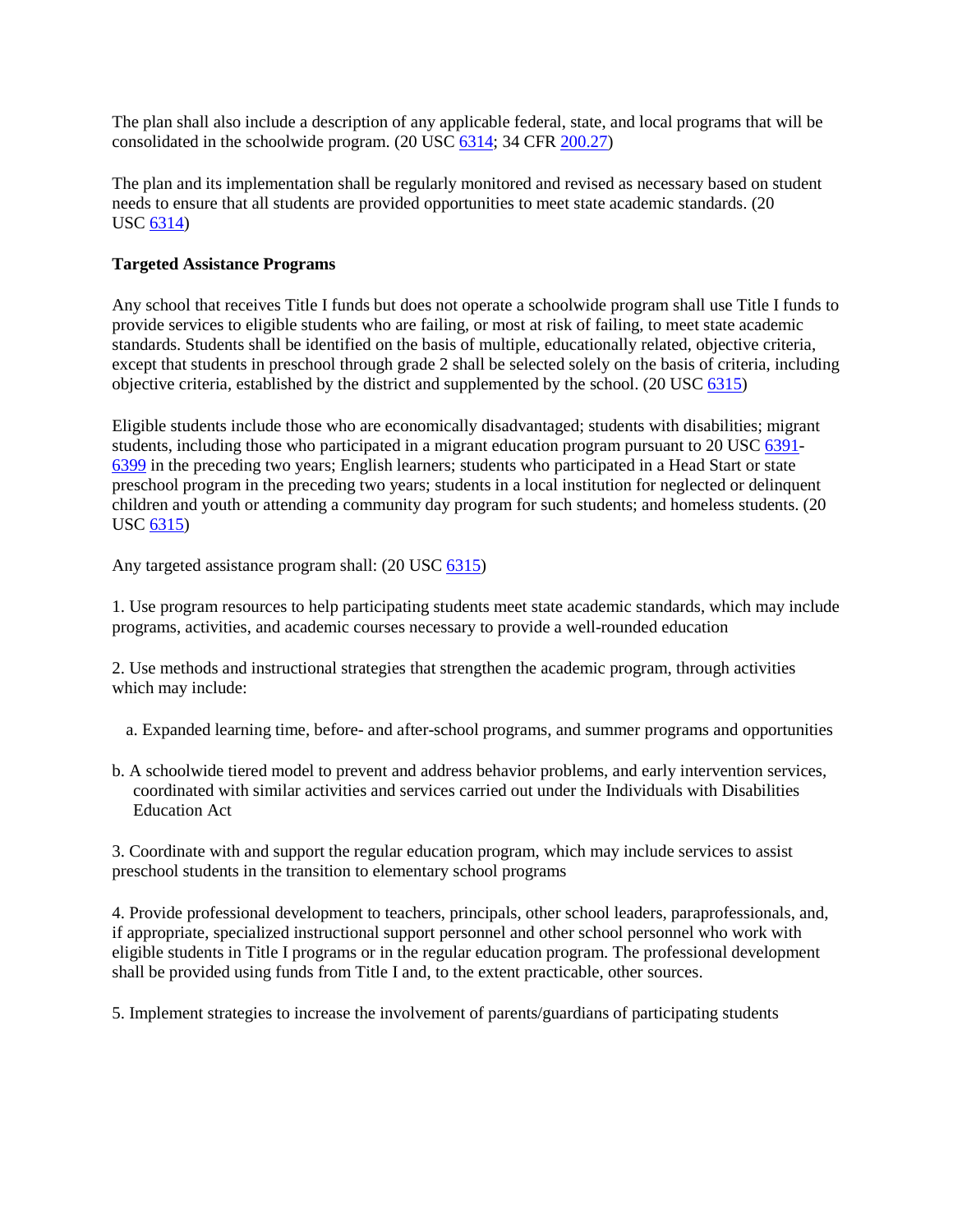6. If appropriate and applicable, coordinate and integrate federal, state, and local services and programs, such as programs supported by the Elementary and Secondary Education Act, violence prevention programs, nutrition programs, housing programs, Head Start programs, adult education programs, career technical education programs, and comprehensive or targeted support and improvement activities under 20 USC [6311](http://gamutonline.net/displayPolicy/303162/6)

7. Provide assurances to the Superintendent or designee that the program will:

a. Help provide an accelerated, high-quality curriculum

b. Minimize the removal of students from the regular classroom during regular school hours for instruction supported by Title I funds

c. On an ongoing basis, review the progress of participating students and revise the targeted assistance program, if necessary, to provide additional assistance to enable such students to meet state academic standards

### **Participation of Private School Students**

Teachers and families of participating private school students shall have an opportunity to participate, on an equitable basis, in parent/guardian and family engagement activities and professional development pursuant to 20 USC [6318.](http://gamutonline.net/displayPolicy/302984/6) (20 USC [6320,](http://gamutonline.net/displayPolicy/302986/6) [7881\)](http://gamutonline.net/displayPolicy/302812/6)

Each year the Superintendent or designee shall contact officials of private schools with students who reside within district boundaries, regardless of whether the private school they attend is located within the district or whether or not those officials have previously indicated any interest in program participation, and invite them to a meeting to discuss the intent of Title I and the roles of public and private school officials.

The Superintendent or designee shall consult with appropriate private school officials, in a meaningful and timely manner, during the design and development of the district's Title I programs, with the goal of reaching agreement on how to provide equitable and effective programs for eligible private school students. Such consultation shall occur before the district makes any decision that affects the opportunities of eligible private school students to participate in Title I programs and shall include consultation on issues such as the following: (20 USC [6320,](http://gamutonline.net/displayPolicy/302986/6) [7881;](http://gamutonline.net/displayPolicy/302812/6) 34 CFR [200.56\)](http://gamutonline.net/displayPolicy/292620/6)

1. How the needs of private school students will be identified

2. What services will be offered

3. How, where, and by whom the services will be provided

4. How the services will be academically assessed and how assessment results will be used to improve those services

5. The size and scope of the equitable services to be provided to eligible private school students, the proportion of funds to be allocated for such services, and how that proportion of funds is determined